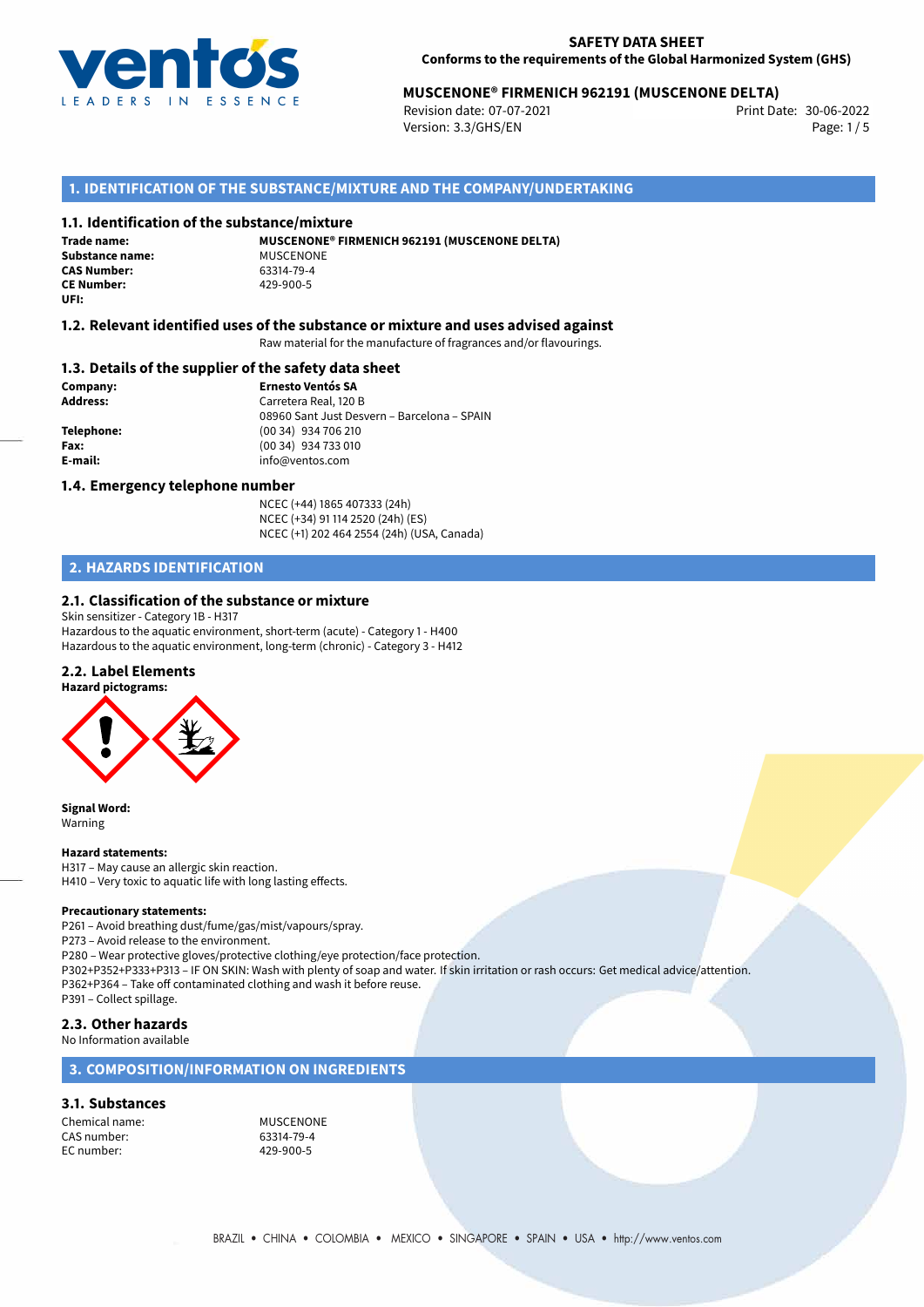

# 30-06-2022 **MUSCENONE® FIRMENICH 962191 (MUSCENONE DELTA)**

Revision date: 07-07-2021 Version: 3.3/GHS/EN Page: 2 / 5

#### **Hazardous constituents:**

| <b>Chemical Name</b>     | % (w/w)   | <b>CAS No</b><br><b>EC No</b> | <b>Classification according to GHS</b>                                                                                                                                                                |
|--------------------------|-----------|-------------------------------|-------------------------------------------------------------------------------------------------------------------------------------------------------------------------------------------------------|
| METHYLCYCLOPENTADECENONE | $\geq$ 50 | 63314-79-4<br>429-900-5       | Skin sensitizer - Category 1B - H317<br>Hazardous to the aquatic environment, short-term (acute) - Category 1 - H400<br>Hazardous to the aquatic environment, long-term (chronic) - Category 3 - H412 |

[See the full text of the hazard statements in section 16.](#page-4-0)

#### **3.2. Mixtures**

Not applicable.

# **4. FIRST-AID MEASURES**

#### **4.1. Description of necessary first aid measures**

| Ingestion:    | Rinse mouth with water.                                                                                               |  |  |
|---------------|-----------------------------------------------------------------------------------------------------------------------|--|--|
|               | Obtain medical advice.                                                                                                |  |  |
|               | Keep at rest. Do not induce vomiting.                                                                                 |  |  |
| Eye contact:  | In case of contact with eyes, rinse immediately with plenty of water for at least 15 minutes and seek medical advice. |  |  |
| Inhalation:   | Remove person to fresh air and keep at rest.                                                                          |  |  |
|               | Seek immediate medical advice.                                                                                        |  |  |
| Skin contact: | Take off immediately all contaminated clothing.                                                                       |  |  |
|               | Thoroughly wash affected skin with soap and water.                                                                    |  |  |
|               | Seek medical attention if symptoms persist.                                                                           |  |  |

# **4.2. Most important symptoms and effects, both acute and delayed**

No information available.

#### **4.3. Indication of any immediate medical attention and special treatment needed**

No information available.

# **5. FIRE-FIGHTING MEASURES**

#### **5.1. Extinguishing Media**

Water spray, carbon dioxide, dry chemical powder or appropriate foam. For safety reasons do not use full water jet.

#### **5.2. Special hazards arising from the substance or mixture**

Known or Anticipated Hazardous Products of Combustion: Emits toxic fumes under fire conditions.

#### **5.3. Advice for firefighters**

High temperatures can lead to high pressures inside closed containers. Avoid inhalation of vapors that are created. Use appropriate respiratory protection. Do not allow spillage of fire to be poured into drains or watercourses. Wear self-contained breathing apparatus and protective clothing.

# **6. ACCIDENTAL RELEASE MEASURES**

#### **6.1. Personal precautions, protective equipment and emergency procedures**

Evacuate surronding areas. Ensure adequate ventilation. Keep unnecessary and unprotected personnel from entering. Do not breathe vapor/spray. Avoid contact with skin and eyes. Information regarding personal protective measures: see section 8.

#### **6.2. Environmental precautions**

To avoid possible contamination of the environment, do not discharge into any drains, surface waters or groundwaters.

#### **6.3. Methods and materials for containment and cleaning up**

Cover with an inert, inorganic, non-combustible absorbent material (e.g. dry-lime, sand, soda ash). Place in covered containers using non-sparking tools and transport outdoors. Avoid open flames or sources of ignition (e.g. pilot lights on gas hot water heater). Ventilate area and wash spill site after material pickup is complete.

#### **6.4. Reference to other sections**

Information regarding exposure controls, personal protection and disposal considerations can be found in sections 8 and 13.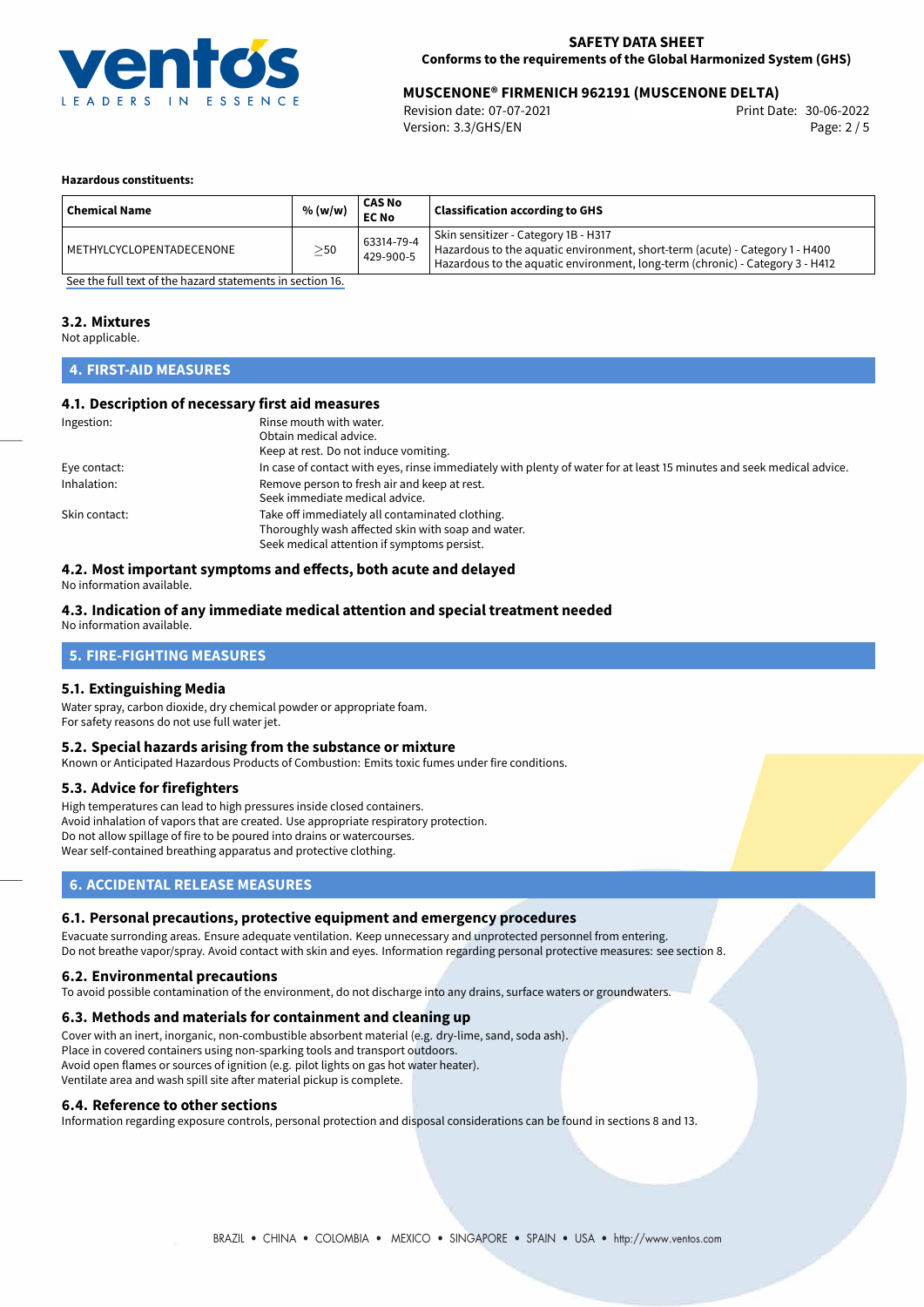

# **MUSCENONE® FIRMENICH 962191 (MUSCENONE DELTA)**<br>30-06-2022 Print Date: 07-07-2021

Revision date: 07-07-2021 Version: 3.3/GHS/EN Page: 3 / 5

# **7. HANDLING AND STORAGE**

## **7.1. Precautions for safe handling**

Do not store or handle this material near food or drinking water. Do not smoke. Avoid contact with the eyes, skin and clothing. Wear protective clothing and use glasses. Observe the rules of safety and hygiene at work. Keep in the original container or an alternative made from a compatible material.

# **7.2. Conditions for safe storage, including any incompatibilities**

Store in tightly closed and preferably full containers in a cool, dry and ventilated area, protected from light. Keep away from sources of ignition (e.g. hot surfaces, sparks, flame and static discharges). Keep away from incompatible materials (see section 10).

# **7.3. Specific end use(s)**

No information available.

**8. EXPOSURE CONTROLS AND PERSONAL PROTECTION**

#### **8.1. Control parameters**

Components with occupational exposure limits: None known.

#### **8.2. Exposure controls**

Measures should be taken to prevent materials from being splashed into the body. Provide adequate ventilation, according to the conditions of use. Use a mechanical exhaust if required.

#### **8.3. Individual protection measures, such as personal protective equipment**

| Eye/Face protection:             | Chemical safety goggles are recommended. Wash contaminated goggles before reuse.                                                            |  |  |  |  |
|----------------------------------|---------------------------------------------------------------------------------------------------------------------------------------------|--|--|--|--|
| Hand Protection:                 | Chemical-resistant gloves are recommended. Wash contaminated gloves before reuse.                                                           |  |  |  |  |
| Body protection:                 | Personal protective equipment for the body should be selected based on the task being performed and the risks<br>involved.                  |  |  |  |  |
| Respiratory Protection:          | In case of insufficient ventilation, use suitable respiratory equipment.                                                                    |  |  |  |  |
| Environmental exposure controls: | Emissions from ventilation or process equipment should be checked to ensure they comply with environmental<br>protection legislation.       |  |  |  |  |
|                                  | In some cases, filters or engineering modifications to the process equipment will be necessary to reduce emissions to<br>acceptable levels. |  |  |  |  |
|                                  |                                                                                                                                             |  |  |  |  |

# **9. PHYSICAL AND CHEMICAL PROPERTIES**

## **9.1. Information on basic physical and chemical properties**

| Appearance:                            | Liquid                    |
|----------------------------------------|---------------------------|
| Colour:                                | Conforms to standard      |
| Odour:                                 | Conforms to standard      |
| Odour theshold:                        | Not determined            |
| pH:                                    | Not determined            |
| Melting point/freezing point:          | Not determined            |
| Boling point/boiling range (°C):       | Not determined            |
| Flash point:                           | 101 °C                    |
| Evaporation rate:                      | Not determined            |
| Flammability:                          | Not determined            |
| Lower flammability/Explosive limit:    | Not determined            |
| Upper flammability/Explosive limit:    | Not determined            |
| Vapour pressure:                       | 5,332904 (Pa)             |
| Vapour Density:                        | Not determined            |
| Density:                               | $0,925-0,935$ g/mL (20°C) |
| Relative density:                      | $0,925 - 0,935$ (20°C)    |
| Water solubility:                      | <b>INSOLUBLE IN WATER</b> |
| Solubility in other solvents:          | <b>SOLUBLE IN ETHANOL</b> |
| Partition coefficient n-octanol/water: | 4,88 (n-octanol/water)    |
| Auto-ignition temperature:             | Not determined            |
| Decomposition temperature:             | Not determined            |
| Viscosity, dynamic:                    | Not determined            |
| Viscosity, kinematic:                  | Not determined            |
| Explosive properties:                  | Not determined            |
| Oxidising properties:                  | <b>NONE EXPECTED</b>      |
|                                        |                           |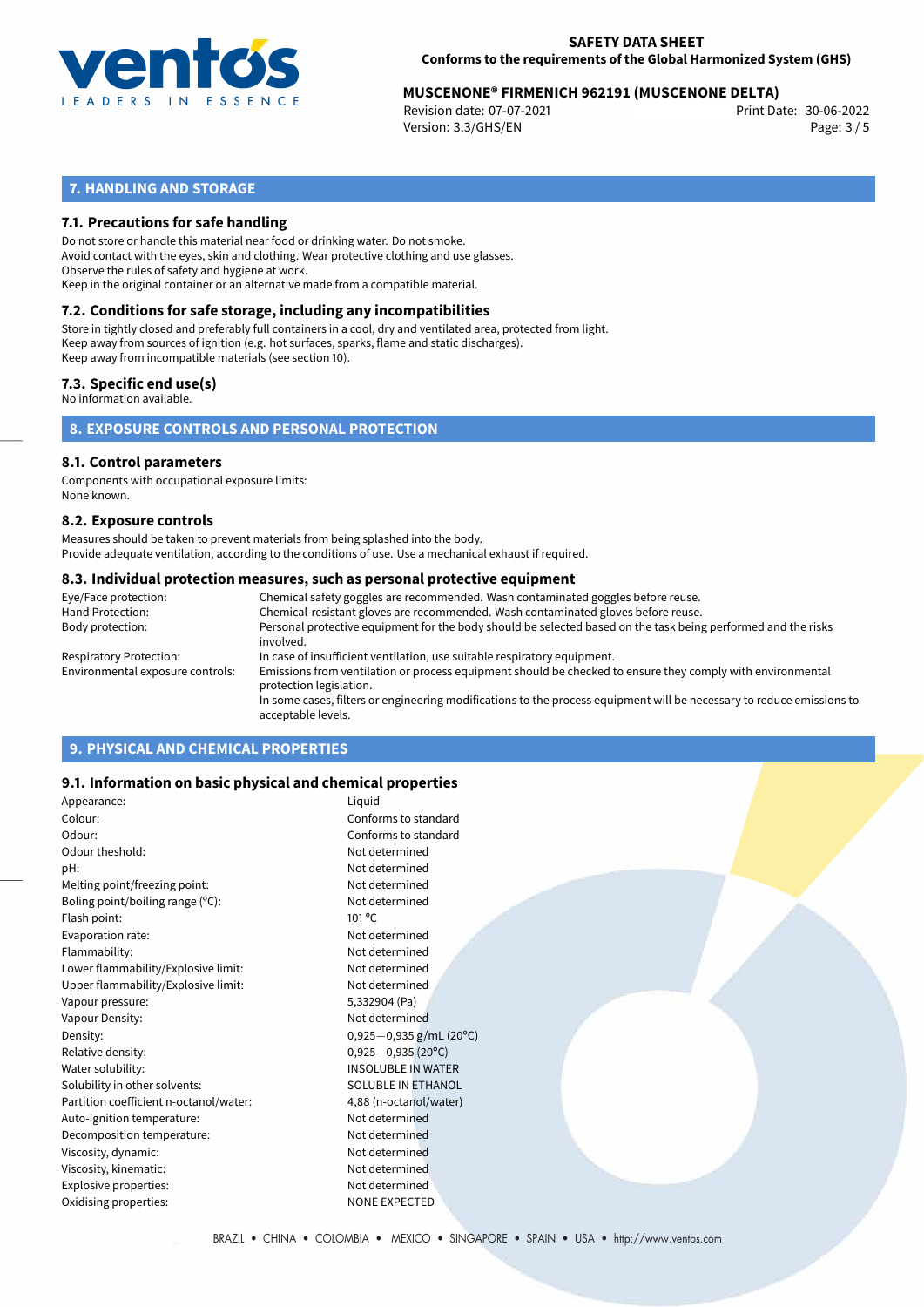

# **MUSCENONE® FIRMENICH 962191 (MUSCENONE DELTA)**<br>2006-2022 Print Date: 07-07-2021

Revision date: 07-07-2021 Version: 3.3/GHS/EN Page: 4 / 5

# **10. STABILITY AND REACTIVITY**

#### **10.1. Reactivity**

No hazardous reactions if stored and handled as prescribed/indicated.

# **10.2. Chemical stability**

The product is stable if stored and handled as prescribed/indicated.

#### **10.3. Possibility of hazardous reactions**

No hazardous reactions if stored and handled as prescribed/indicated.

#### **10.4. Conditions to Avoid**

Conditions to Avoid: Excessive heat, flame or other ignition sources.

#### **10.5. Incompatible materials**

Avoid contact with strong acids and bases and oxidizing agents.

## **10.6. Hazardous decomposition products**

During combustion may form carbon monoxide and unidentified organic compounds.

# **11. TOXICOLOGICAL INFORMATION**

| <b>Acute toxicity</b>             | Based on the data available, the criteria for classification are not met. |
|-----------------------------------|---------------------------------------------------------------------------|
|                                   |                                                                           |
| Skin corrosion/irritation         | Based on the data available, the criteria for classification are not met. |
| Serious eye damage/irritation     | Based on the data available, the criteria for classification are not met. |
| Respiratory or skin sensitisation | May cause an allergic skin reaction.                                      |
| Germ cell mutagenicity            | Based on the data available, the criteria for classification are not met. |
| Carcinogenicity                   | Based on the data available, the criteria for classification are not met. |
| Reproductive toxicity             | Based on the data available, the criteria for classification are not met. |
| <b>STOT-single exposure</b>       | Based on the data available, the criteria for classification are not met. |
| <b>STOT-repeated exposure</b>     | Based on the data available, the criteria for classification are not met. |
| <b>Aspiration hazard</b>          | Based on the data available, the criteria for classification are not met. |

# **12. ECOLOGICAL INFORMATION**

#### **12.1. Toxicity**

**Assessment:** Very toxic to aquatic life with long lasting effects. **Experimental/calculated data:** No information available.

#### **12.2. Degradability**

Biodegradation : > 78%. (OECD 301 B). Biodegradation : Readily biodegradable.

# **12.3. Bioaccumulative potential**

No information available.

#### **12.4. Soil mobility** No information available.

## **12.5. Other adverse effects**

See also sections 6, 7, 13 and 15 Do not allow to get into waste water or waterways.

# **13. DISPOSAL CONSIDERATIONS**

## **13.1. Waste treatment methods**

Dispose of in accordance with national and local environmental regulations.